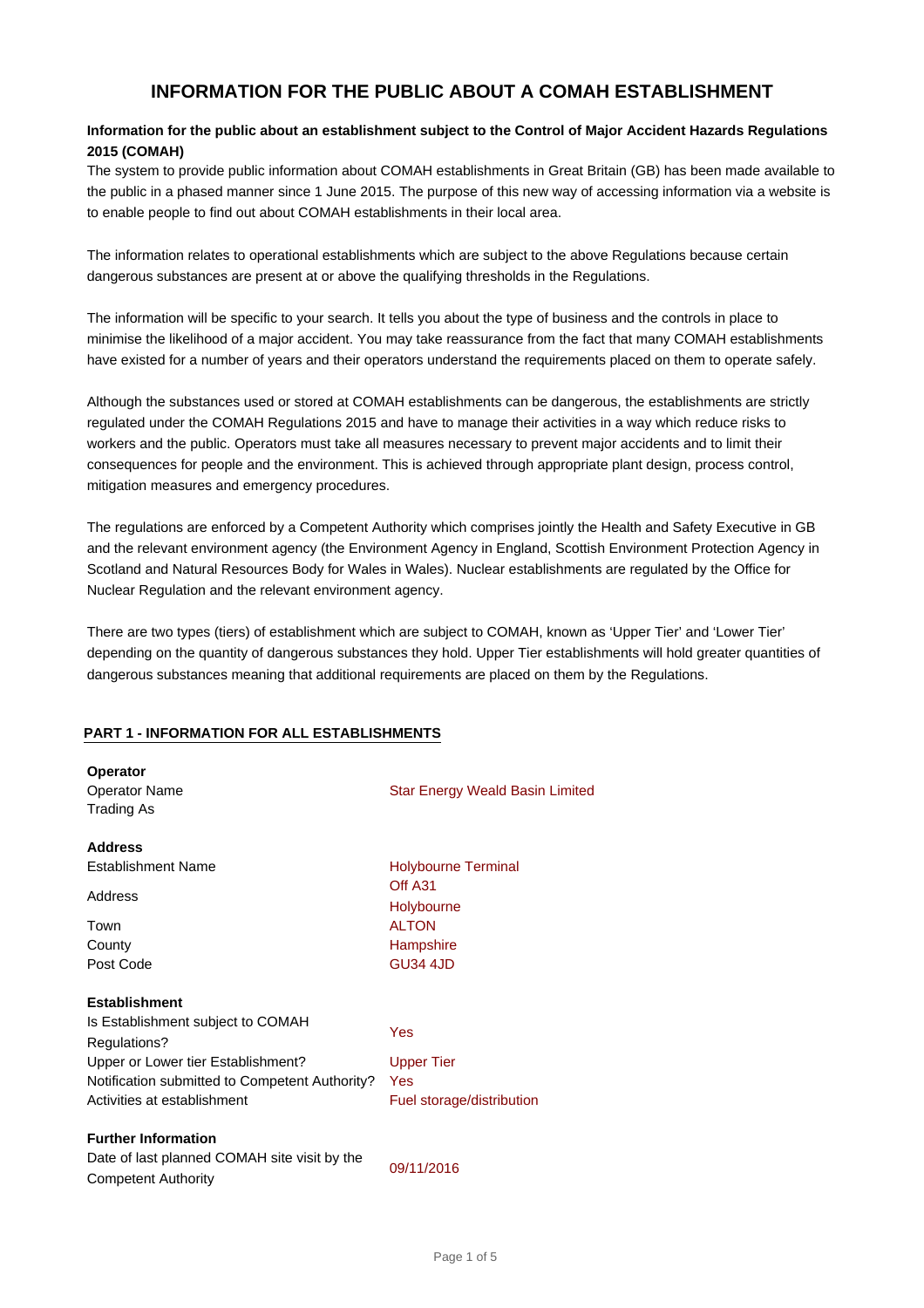| Inspection Plan                                                                                                           | You can obtain more detailed information about the inspection and the<br>related inspection plan from the Competent Authority website |  |
|---------------------------------------------------------------------------------------------------------------------------|---------------------------------------------------------------------------------------------------------------------------------------|--|
|                                                                                                                           | (http://www.hse.gov.uk/comah/comah-establishments.htm)                                                                                |  |
| <b>Further Relevant Information</b>                                                                                       | You can obtain more information from the operator of the establishment                                                                |  |
| Information about relevant dangerous substances which could cause a major accident                                        |                                                                                                                                       |  |
| Hazard Classification of Relevant Dangerous<br>Substances                                                                 | Flammable liquids and gases                                                                                                           |  |
|                                                                                                                           | Hazardous to the aquatic environment                                                                                                  |  |
|                                                                                                                           | Petroleum products and alternative fuels                                                                                              |  |
| Principle Dangerous Characteristics of These<br>Substances In Simple Terms                                                | Fire/explosion                                                                                                                        |  |
|                                                                                                                           | Flammable - gas, aerosol, liquid                                                                                                      |  |
|                                                                                                                           | Toxic to aquatic life                                                                                                                 |  |
| <b>Emergency Information</b>                                                                                              |                                                                                                                                       |  |
| The following general information does not replace any emergency information already provided if you live / work in close |                                                                                                                                       |  |
| proximity to an upper-tier COMAH establishment.                                                                           |                                                                                                                                       |  |
|                                                                                                                           | If a major accident occurs members of the public who may be affected                                                                  |  |
|                                                                                                                           | should remain indoors until they hear the all-clear signal or receive                                                                 |  |
|                                                                                                                           | instructions from the police                                                                                                          |  |
|                                                                                                                           | If a major accident occurs members of the public who may be affected                                                                  |  |
| How public will be warned                                                                                                 | will be warned by the police or by a phone call                                                                                       |  |
|                                                                                                                           | In the event of a major accident members of the public are advised to go                                                              |  |

Electronic source of information

### **PART 2 - PUBLIC INFORMATION FOR ALL UPPER TIER SITES ONLY**

All scenarios that could lead to a major accident have been identified and the necessary measures have been taken to prevent such accidents and limit their consequences to human health and the environment. All people who live or work close to the establishment (i.e. within the public information zone (PIZ)) who may be affected by a major accident have been provided with information on the actions they should take to protect themselves in the event of an emergency.

Safety Report submitted to Competent Authority?

**Information about the major accident hazards and scenarios and the control measures in place at this establishment to address them**

Yes

Nature of major accident hazards

Accidental release of dangerous substances Explosion Fire

indoors, stay in and tune in to local radio/TV station

Members of the public are advised to co-operate with any instructions or requests from the emergency services in the event of an accident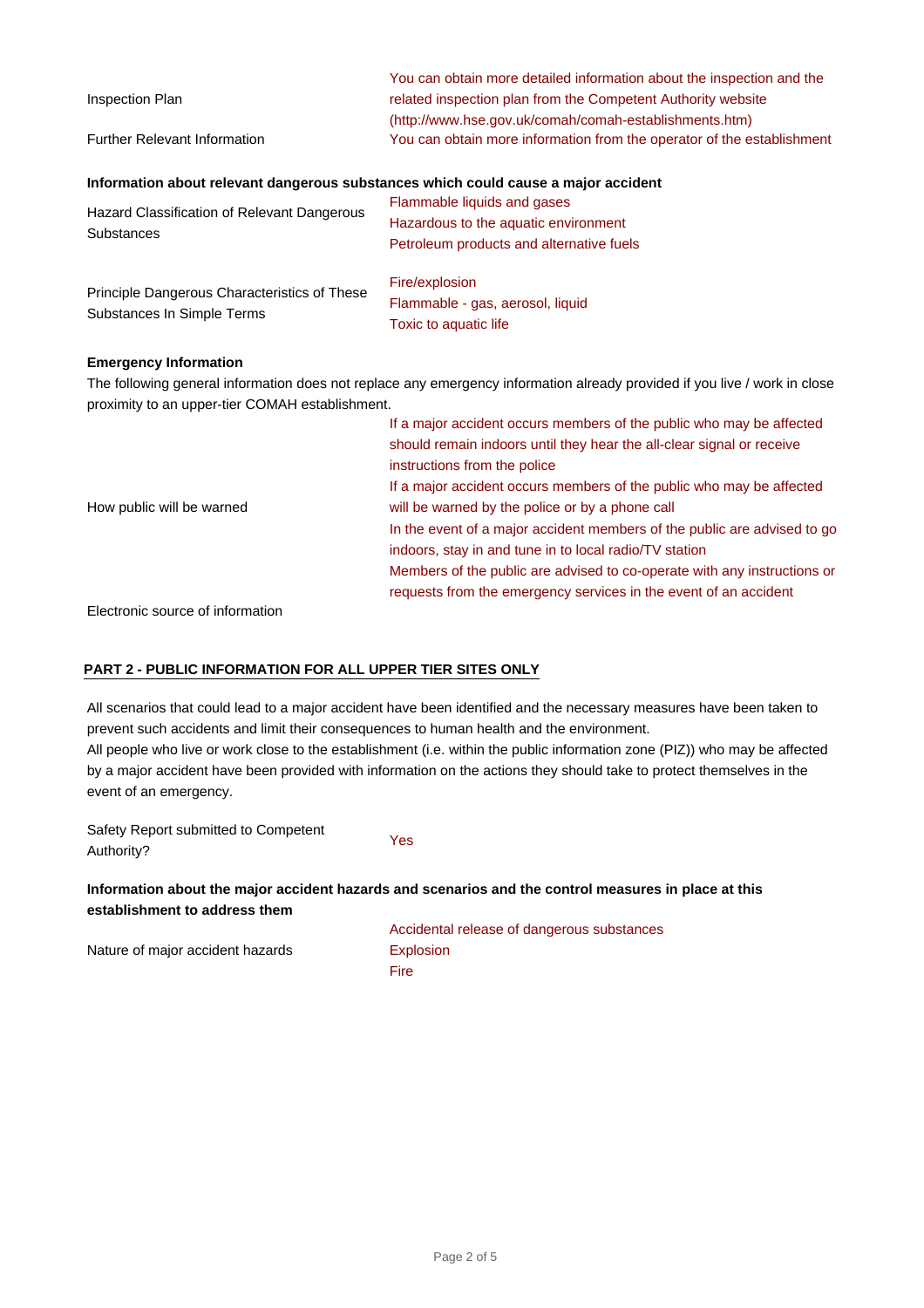Fire - Ranges from an intense fire lasting several seconds to large fires lasting several minutes or hours. Potential for fire damage to people and the environment and fires may spread to other areas, a drifting cloud of flammable gas may ignite. Fires may generate smoke clouds which may lead to breathing difficulties and deposition of soot on property and vegetation.

Main types of major accident scenarios

Liquid release - liquid flowing on-site and off-site to sewer, freshwater, estuarine waters, coastal waters, land or groundwater. Damage to people and the environment. Environmental pollution and contamination of drinking water supplies

Release of contaminated fire water containing dangerous substances to sewer, freshwater, estuarine waters, coastal waters, land or groundwater

Toxic gas or smoke - a gas cloud or smoke plume (includes ecotoxic smoke) containing dangerous substances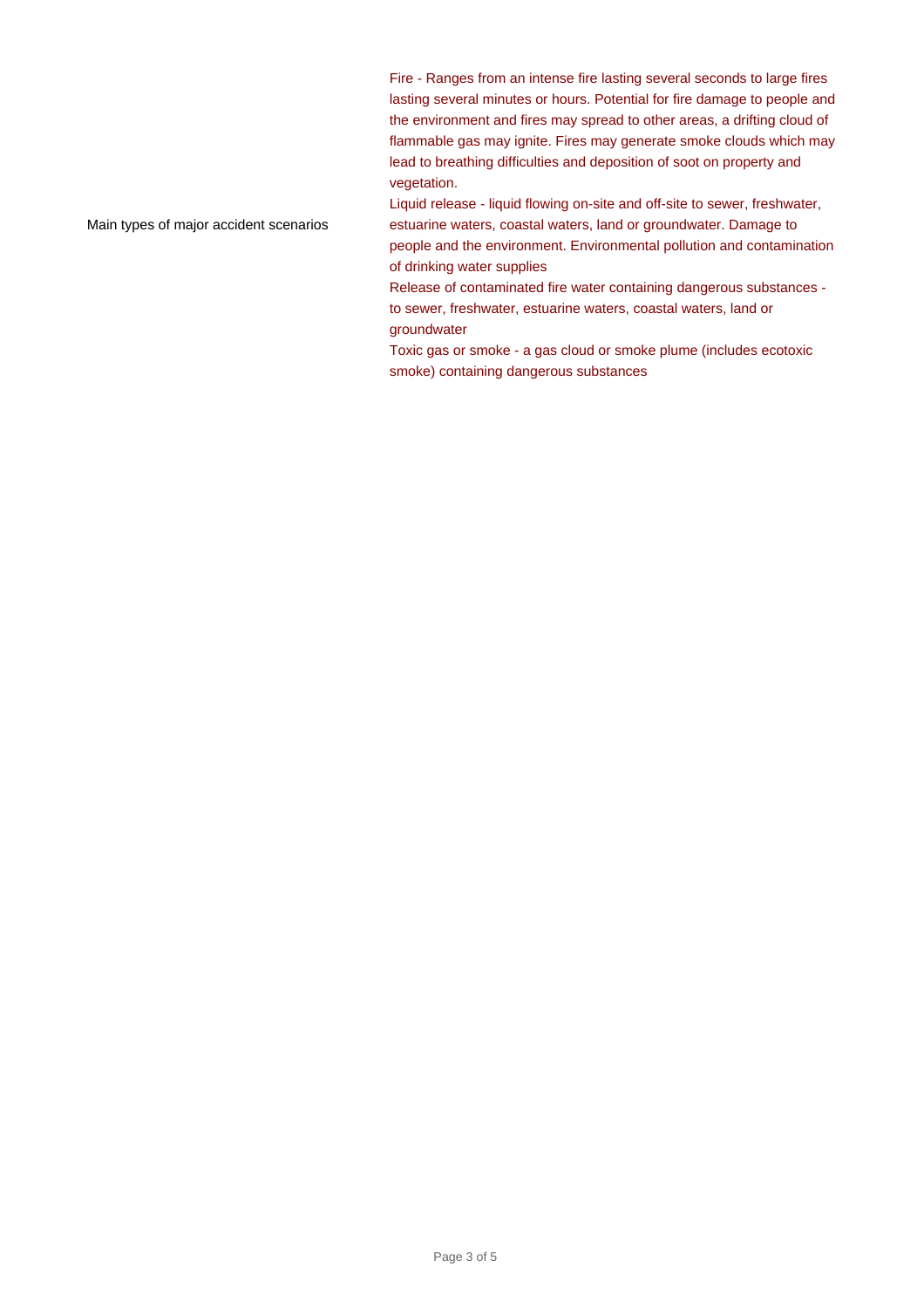Access to the site is strictly controlled All of the establishments storage tanks, process vessels, pipework and control systems are designed and maintained to prevent major accidents Arrangements are in place for regular safety inspections of plant and processes Arrangements are in place to ensure all employees have the necessary skills and competencies to do their job and deal with any emergencies that arise Arrangements are in place to inform, instruct, train and supervise the workforce Arrangements are in place to monitor, track and improve health and safety systems Chemical spillage prevention systems are in place Containment systems are in place for relevant work areas to minimise the loss of spilled material to the environment Emergency response systems & procedures are in place Establishment carries out maintenance and inspection to keep equipment in good working order Establishment has a detailed way of working with policy, operating standards and a Health, Safety and Environmental management system to maintain and improve safety and environmental performance Establishment has facilities to detect releases of gases and has taken steps to minimise the chance that any releases are ignited Establishment has on-site response facilities to reduce the impact of an incident Good communication systems are in place, internally and with outside agencies to prevent/mitigate major accidents Isolation procedures are in place to prevent or reduce the extent of an incident Key operating units and storage facilities are fitted with automatic shutdown and isolation systems Key operating units and storage facilities have containment systems in place to keep chemicals and firewater on-site Key operating units and/or relevant warehouses/storage facilities are fitted with fire detection and/or suppressant and/or protection systems. Overpressure prevention systems are in place as necessary Procedures are in place to control the activities of contractors or visitors to the site Procedures are in place to manage any changes at the site that could impact on health, safety and the environment Procedures are in place to select, use and manage appropriate equipment Traffic management arrangements are in place Airborne material, if inhaled can cause burning of the eyes and throat,

#### **The potential consequences of major accident hazards**

Potential consequences on Human Health coughing or breathing difficulties Disorientation and loss of direction may occur due to reduced visibility because of the presence of dense smoke People who are generally fit and well are unlikely to experience longterm health problems from temporary exposure to smoke from fire Potential for burns to body (possibly life threatening) Very dense smoke may cause irritation of the lining of the air passages (nose, throat and lungs) the skin and the eyes

Control measures to address accident scenarios